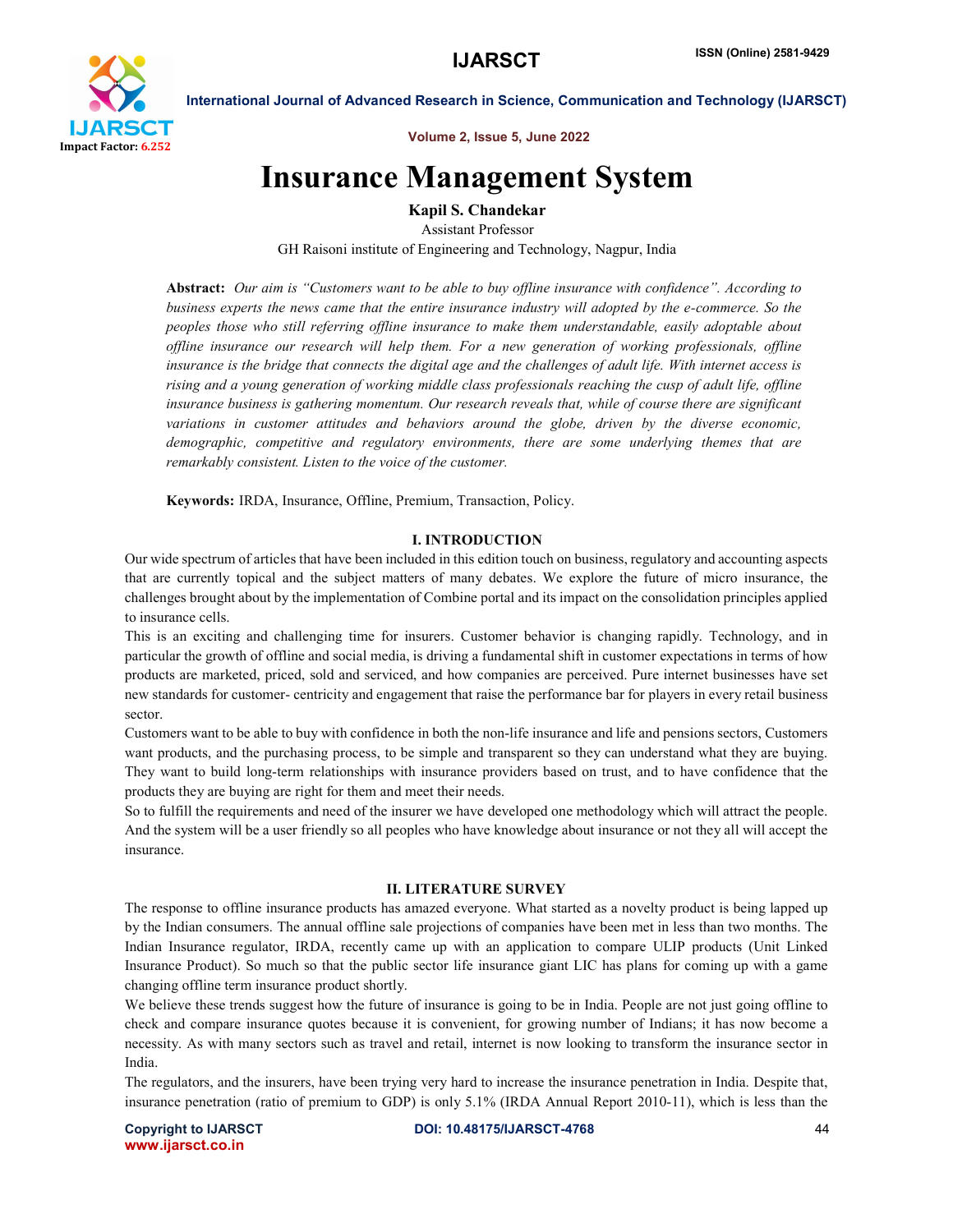

### Volume 2, Issue 5, June 2022

world average. With nearly 50 insurers, each having multiple distribution channels, one hoped the insurance penetration would be better.

### Insurance demand state wise in India (Top 10 States)

Insurance is not being trended necessarily from the areas with maximum population. Delhi shows a very high demand across the spectrum of products analyzed although it ranks very low in terms of population as compared to the rest of the country.

The top 10 Indian states account for 81% of the study sample. These states make up for 63% of the country's population. Maharashtra, which ranked 2nd on the Census 2011 ranking leads, in the offline ranking with 18% of the total demand. Delhi surprises with its huge offline demand. With only 1% of the country's population it is ranked 2nd in its offline demand. Uttar Pradesh, the most populated state of the country is a lowly 6th rank. Looking at the diversity across these states, one expects exciting trends if insurance products and their information is available to these regional visitors in the languages of their choice.





### How many Consumers Purchase Offline after Quoting

Although the Internet is becoming a popular method of purchasing auto insurance, many consumers still choose to purchase offline. Even consumers who feel comfortable quoting offline still purchase through offline modes, with 80% of respondents who shopped offline stating they then went offline to purchase. Of those who purchase offline after shopping offline, 62% end up purchasing in person through a local agent and an additional 31% purchase with a local agent over the phone.



How often do you interact with your agent in the following ways?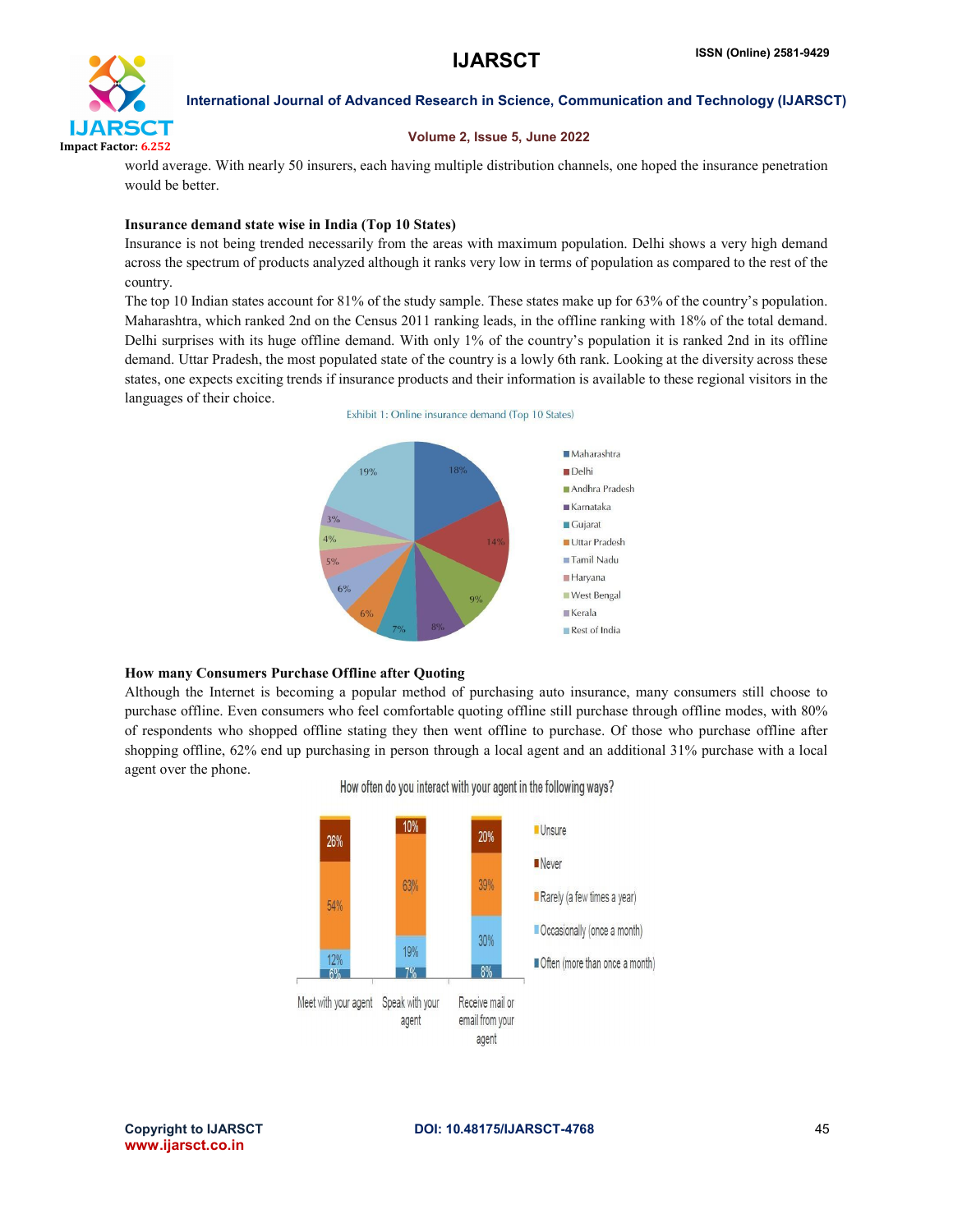# Impact Factor: 6.252

# International Journal of Advanced Research in Science, Communication and Technology (IJARSCT)



### Volume 2, Issue 5, June 2022



### How often do Consumers interact with their Agents

For consumers who purchased their policy through a local agent, most interact with their agent a few times a year or less. The most common way consumers interact with their agents is speaking directly with them; with 89% indicating they do so at least a few times a year, compared to 72% who meet with their agent in person.

### Survey about interaction with agents

From above geography it is clear that, how people aware about offline insurance. Why people not accepting the offline insurance? Where the offline insurance industry is lagging? For that we have studied all the websites of the insurance companies.

### III. EXISTING SYSTEM

The existing system of insurance industry is as follows. It works on following track.

- Self Service
- Take Service through agents
- Take Service Offline

Means there are only three way to access the insurance and whole industry works on only these three tier. If we want to buy a life insurance policy, we may select various ways. Either we should contact to bank, or we should contact an agent, or buy a policy offline.

If we go to bank then 1st problem is where to enquire and how long is the procedure? And if we gets perfect place then this will become very lengthy process. As there are so many faults in this possibility. Faults of existing system.

- Customer not receiving proper service
- Customer may be cheated by agents
- There is no place where he can compare or do analysis of other products of other company
- Customer can't collect proper information
- There is no centralized data

### IV. PROBLEM STATEMENT

The existing system of Insurance has lengthy procedure of getting a life insurance. Also it may contain a chain of middle men.

If we want to buy a life insurance policy, we may select various ways. Either we should contact to bank, or we should contact an agent, or buy a policy offline. If we go to bank then 1st problem is where to enquire and how long is the procedure? And if we gets perfect place then this will become very lengthy process as there are so many faults in this possibility. Then, although we bought the policy then bank is not going to provide him service. We have to do all things. In that condition for our betterment only we have to do work.

www.ijarsct.co.in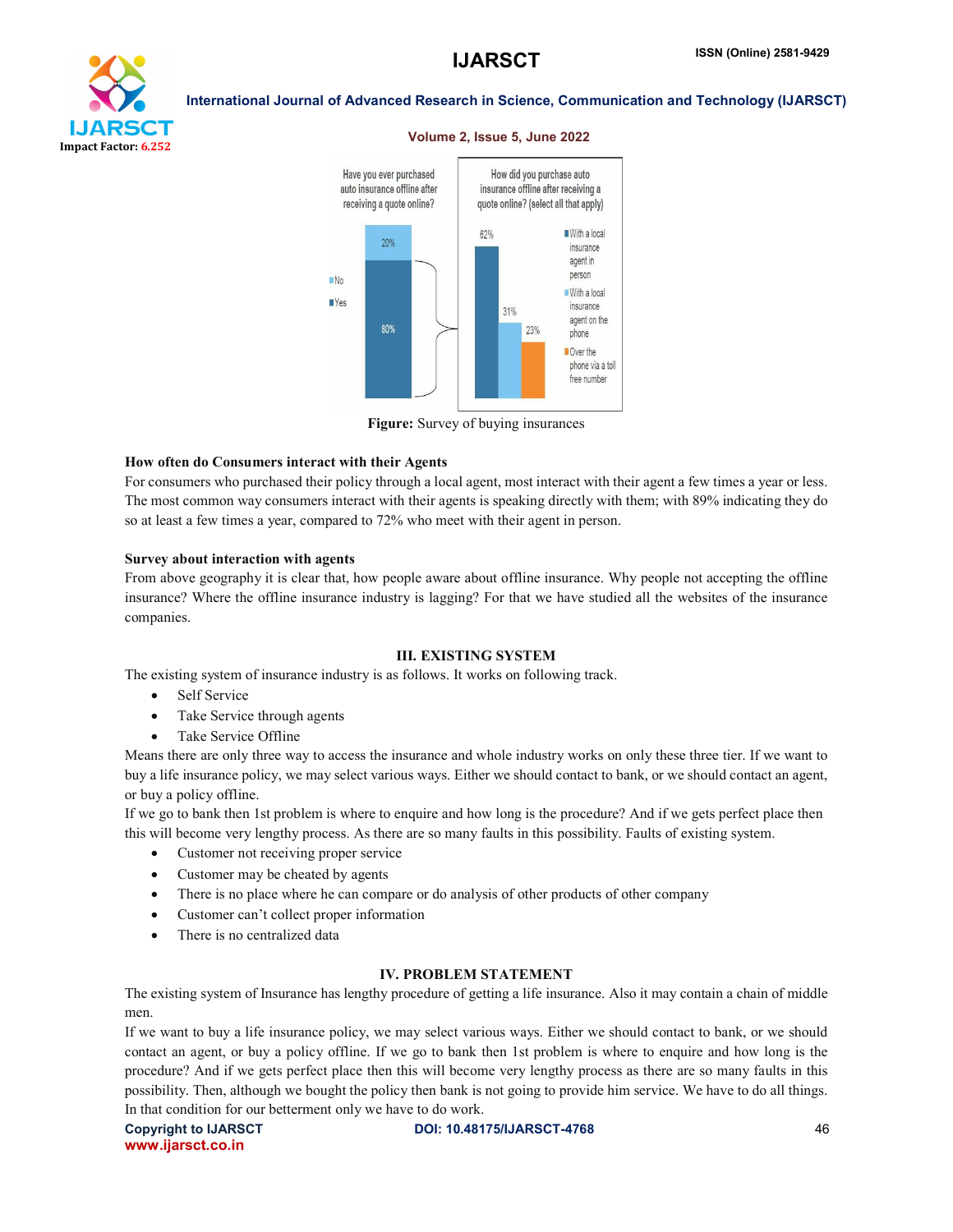

### Volume 2, Issue 5, June 2022

If we call an agent then whether the agent is IRDA certified or not? This is a big problem. For their business these agents might be sells the policy in wrong way, in that, we, customer has to survive. It is not that all advisors are cheater but then also 90% advisors are not providing the proper knowledge. Sometimes advisors for their target or for achievements they do false promises to customer which makes customer away from insurance. 90% of agents are doing business within their circle. So customers keep blind faith on advisors. Sometime advisors are not giving the proper service to customer. So these are the problems with going this option.

The third option is offline insurance. But in India offline insurance is not as much as popular. Only educated peoples are doing offline. There are two types of educated people first those who knows all offline procedure but not ready to accept this. The reason behind that is they scared about offline transaction and services. This is normal traditional way which has followed by industry since insurance fund came.

The problem which comes in front of us that is the entire industry is not centralized. This makes customer unreliable. Just take an example if there is one person he has 10 different policies of 10 different companies and hi wants to monitor his all policies offline.

- For customer query there will be a comment box or facility of live chat. There will be a video of all products of all banks.
- There are total 26 life insurance companies in the India. And if customer wants to compare the products of all 26 companies then this will be ease for customer in our system.

# V. PROPOSED SYSTEM

As we have done study related to the insurance industry, we have come to the conclusion that this industry lacks the technology that the people demanding for. The following key factors we shall be implementing in the proposed system.

- The first and the basic problem is that the entire insurance industry is not centralized, so we shall be trying to bring the all insurance companies under one roof.
- This one roof solution will contain the proper comparison of all products of all the companies, where still all aggregators available in the market lagging to give proper comparison.
- In the system will remove all the chain of middleman from these existing insurance industries, thus cutting the overhead cost.
- To throw out this chain of middle man we are going to provide interactive video lectures, which will be given by authorized executive of respective person for respective product.
- This system will contain the all premium calculators approved by IRDA.
- For the customers query there will be a chat box, and this query also will get solved by experts of the respective company.
- The most important facility is My Account. My account will keep track of customers all policies of all respective company.
- From this one roof solution only the customer can do following things:-

### VI. IMPLEMENTATION

In these, we are making the all the requirements as stated in proposed system.

### Still How It Is Different From Others?

- We are trying to bring bank near to customer. Means he need not go to the bank and second thing is that we are trying to minimize the work of agents. In our system agent will get thrown out from system.
- Whole data get centralized at one place. Customer need not go everywhere he will get all info of all products of all branches at one place.

### VIII. CONCLUSION

By the implementation of this website, there shall be a transparency in the field of insurance industry and will help in the centralization of the insurance taking policies. There has to be a control over the money invested but the insurance companies in a huge diversity like India. If such system is implemented it could result in various helps to the public as well as the governmental body for the development of the country.

www.ijarsct.co.in